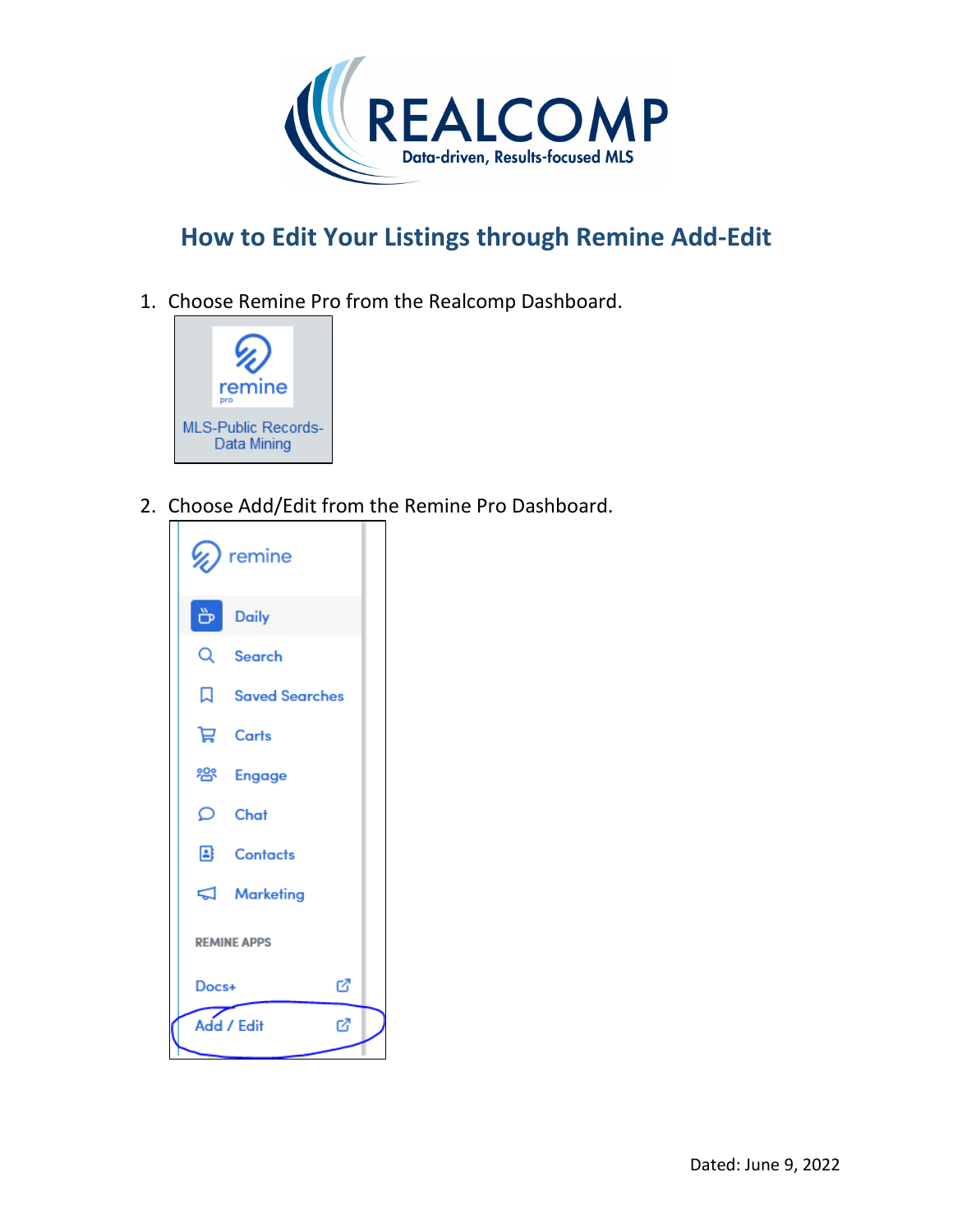

3. If your listings do not display on the Add-Edit dashboard, click Filters and My Listings or My Office Listings (for Brokers).

|       |                              | <b>Create Listing</b> |
|-------|------------------------------|-----------------------|
|       | Search<br>Show Map $\otimes$ | $\times$ Close        |
|       |                              |                       |
| DOM # |                              |                       |
| 316   | <b>Status</b>                |                       |
|       | Select                       | $\checkmark$          |
|       | <b>Off-Market Timeframe</b>  |                       |
| 42    | < 30 Days                    | $\times$ .<br>$\sim$  |
|       | <b>Source</b>                |                       |
|       | My Listings                  | ×.<br>$\sim$          |

4. Click the address of your listing.

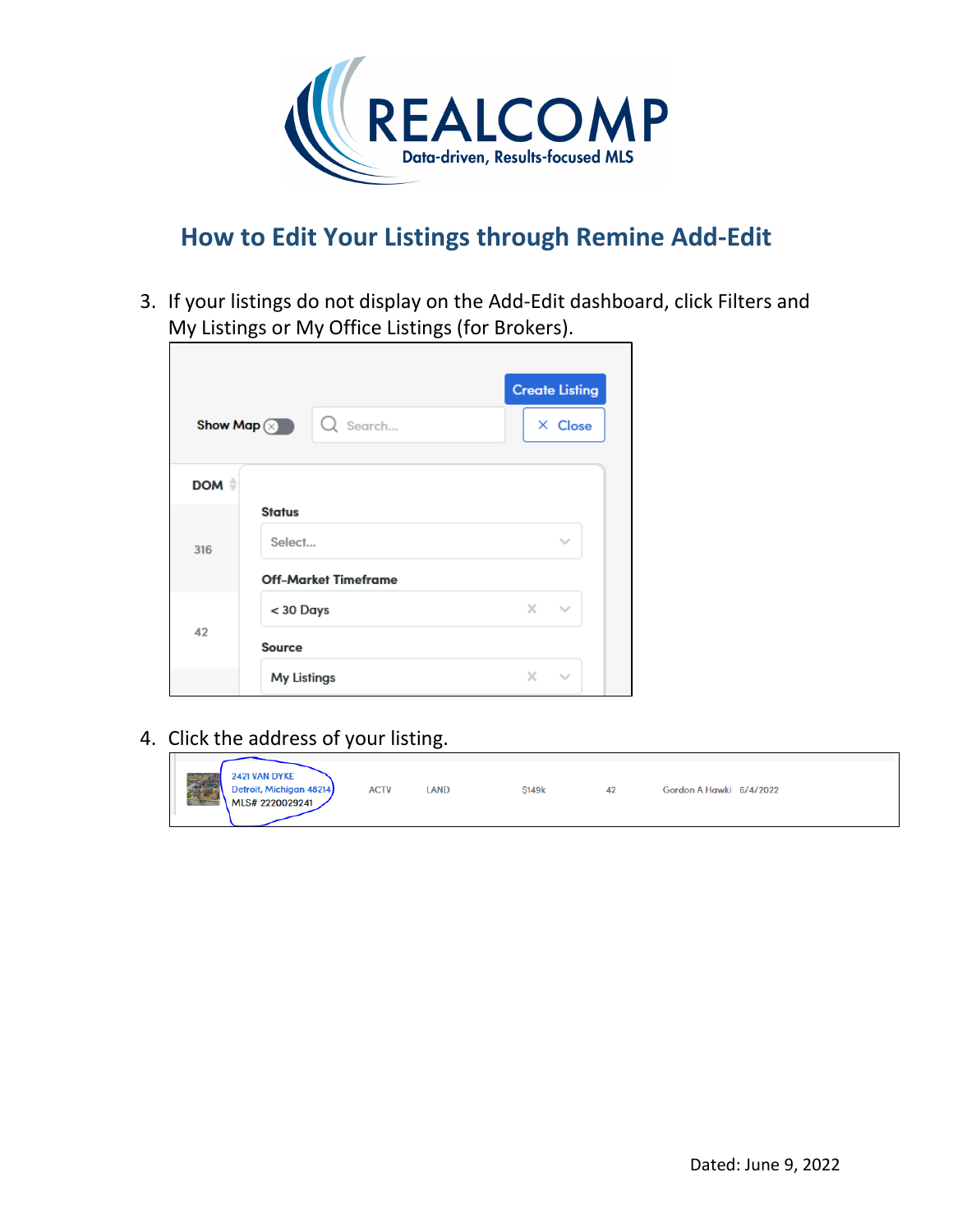

5. You will see Listing Details for your listing.

![](_page_2_Picture_3.jpeg)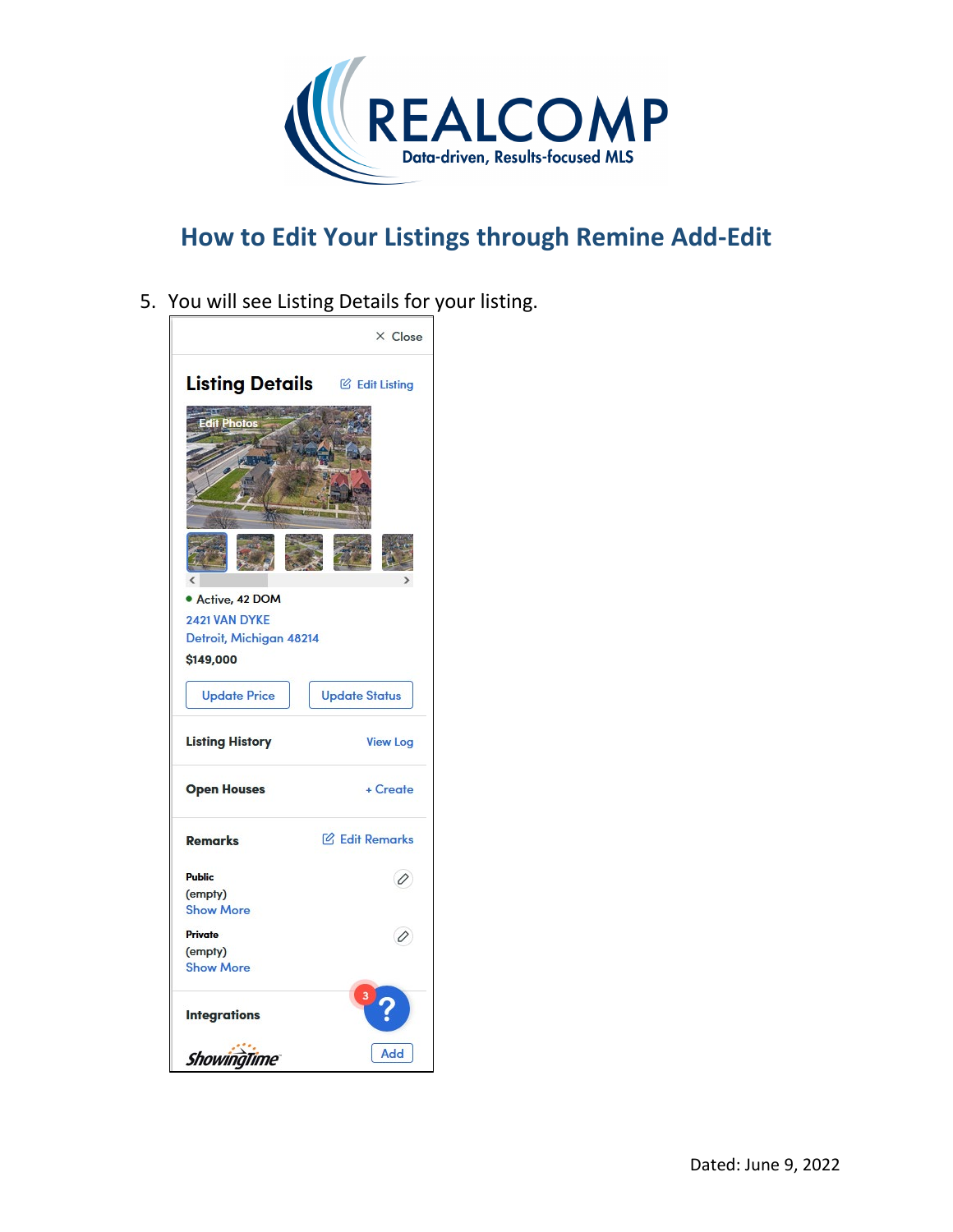![](_page_3_Picture_0.jpeg)

6. Choose **Update Price** to make a price change. Enter the new price and click Next and continue to take this action until you have addressed any missing fields of data. do this

Choose **Update Status** to make a status change.

Choose **Edit Remarks** to modify the remarks of your listing.

This is also where you can create an **Open House** for your listing.

**Important Note: With any new listing edits, you will be required to complete any new fields that are missing from your listing.**

**Missing fields of data may appear at the left-hand side of the screen, with "red dots" shown below.** Click the Label (i.e., Property Type) for each field that has missing data to go to that section on the listing and provide what is needed. Once the data requirement has been met, the red dot will turn to green. Do this for each field that needs to be addressed.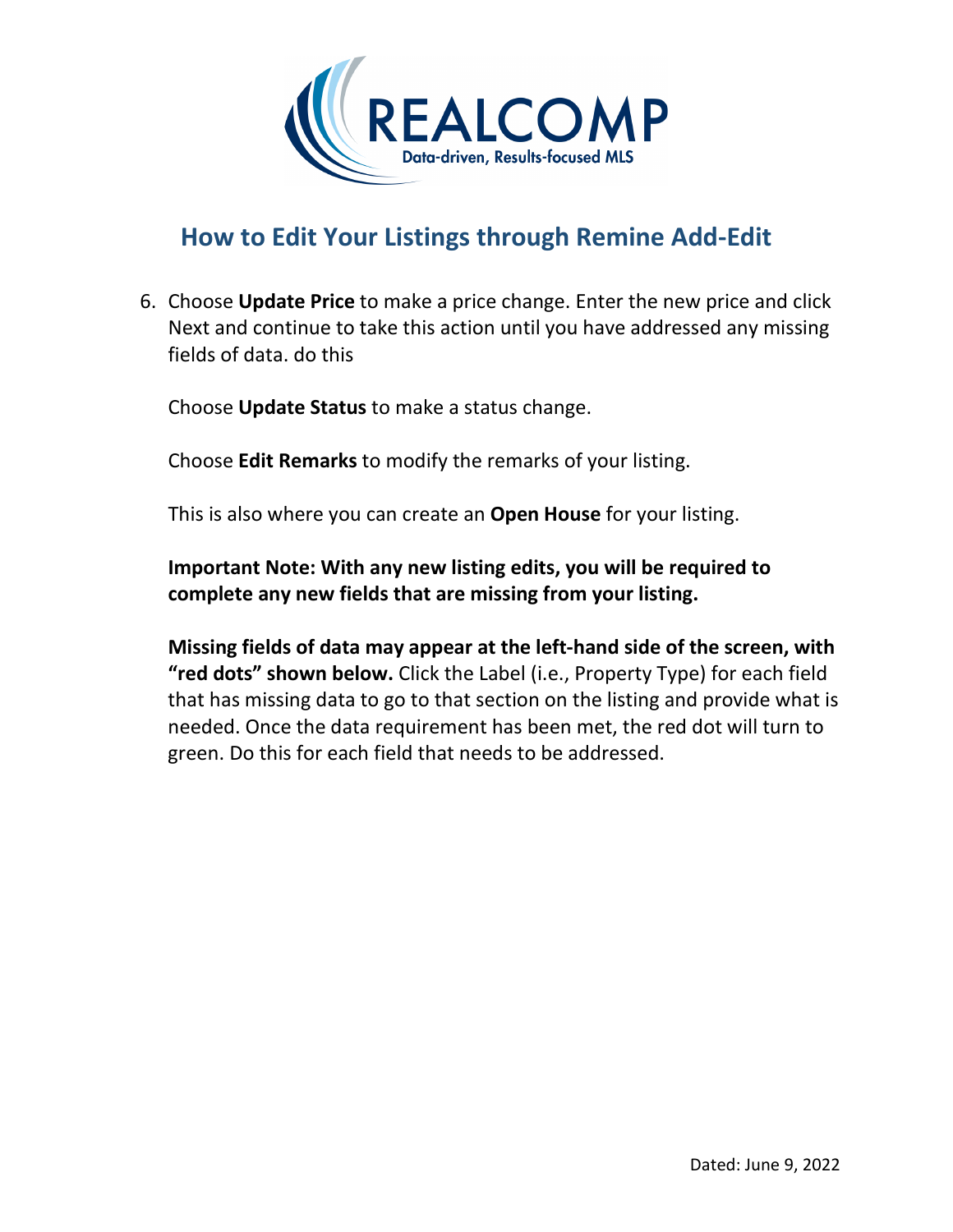![](_page_4_Picture_0.jpeg)

![](_page_4_Picture_2.jpeg)